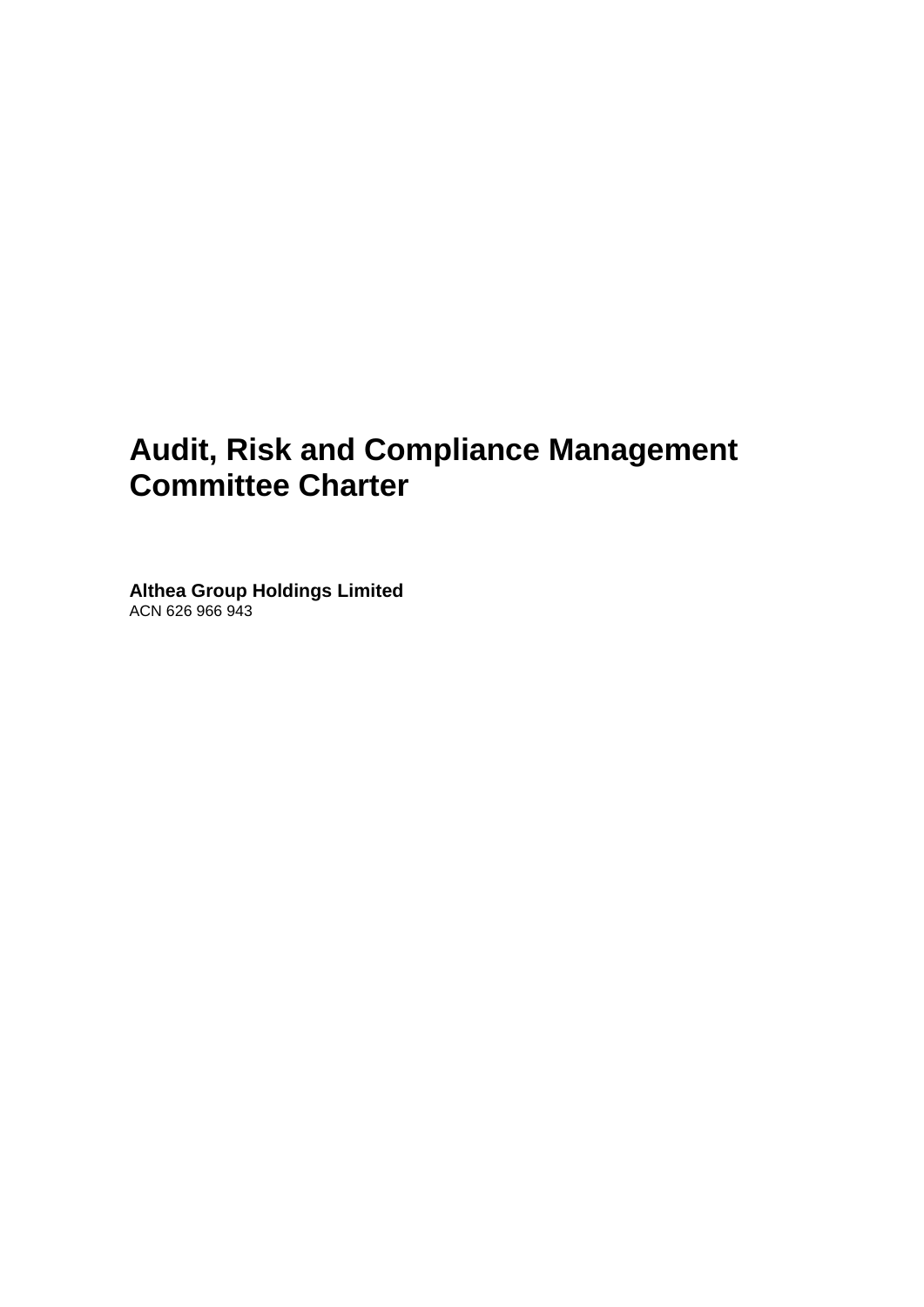# **Audit, Risk and Compliance Management Committee Charter**

# **1 Introduction**

- 1.1 This Charter governs the roles, responsibilities, composition and membership of the Audit, Risk and Compliance Management Committee (**Committee**) of Althea Group Holdings Limited (**Company**).
- 1.2 The conduct of the Committee is also governed, where applicable, by the constitution of the Company (**Constitution**).

# **2 Objectives**

# 2.1 **Audit**

The purpose of the Committee is to assist the board of Directors of the Company (**Board**) in fulfilling its statutory, corporate governance and oversight responsibilities by:

- (1) monitoring and reviewing:
	- (a) the integrity of the Company's internal financial reporting and external financial statements;
	- (b) the effectiveness of internal financial controls;
	- (c) the independence, objectivity and performance of external auditors; and
	- (d) the policies on risk oversight and management; and
- (2) making recommendations to the Board in relation to the appointment of external auditors and approving the remuneration and terms of their engagement.

Ultimate responsibility for the integrity of the Company's financial reporting rests with the full Board notwithstanding the establishment of the Committee.

## 2.2 **Risk management**

The purpose of the Committee is to also assist the Board in fulfilling its responsibilities relating to the risk management and compliance practices of the Company.

Ultimate responsibility for risk oversight and risk management rests with the full Board notwithstanding the establishment of the Committee.

# **3 Composition**

#### 3.1 **Members**

To the extent practicable given the size and composition of the Board from time to time, the Committee should have at least three members, all of whom should be non-executive Directors and (to the extent there are sufficient independent Directors on the Board) a majority of whom are independent Directors. The members of the Committee will be appointed and removed by the Board.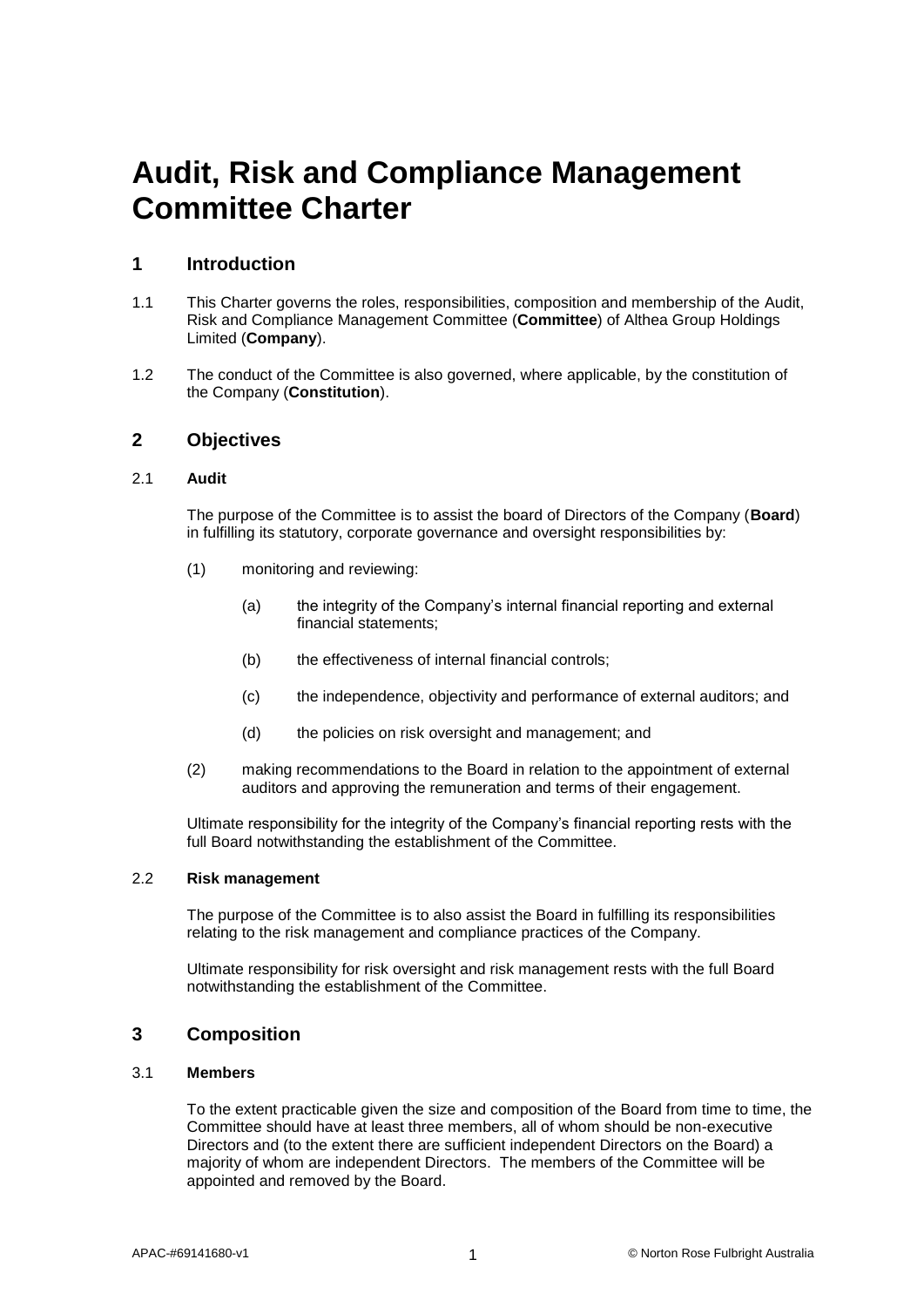## 3.2 **Expertise**

Each member of the Committee must be able to read and understand financial statements.

To the extent practicable given the size and composition of the Board from time to time, the Committee must include:

- (1) at least 1 member who has financial expertise, that is, a qualified accountant or other professional with experience of financial and accounting matters; and
- (2) some members who have an understanding of the industry in which the Company operates.

Members of the Committee must have an appropriate level of understanding of the principles of corporate governance, including knowledge of the Australian Securities Exchange (**ASX**) Corporate Governance Principles and Recommendations (**Recommendations**).

#### 3.3 **Chair and Secretary**

To the extent practicable given the size and composition of the Board from time to time, the Board will appoint an independent chairperson to the Committee (**Chair**). The Chair must not be the chairperson of the Board.

The Company secretary will act as secretary of the Committee (**Secretary**) unless determined otherwise by the Board.

# **4 Meetings**

#### 4.1 **Frequency**

The Committee will meet as frequently as required in order to undertake its role effectively but must, at a minimum, meet once in each financial quarter.

The Secretary must call a meeting of the Committee if requested to do so by any member of the Committee.

#### 4.2 **Agenda and notice**

The Secretary will be responsible, in conjunction with the Chair, for drawing up the agenda (supported by any necessary explanatory documentation) and circulating it to Committee members prior to each meeting. The Secretary must notify members of the Committee of the date, time and location of Committee meetings as far in advance as possible.

#### 4.3 **Quorum and decisions**

A quorum for Committee meetings will be at least 2 members, save that, to the extent there is an independent Director on the Committee, 1 of the members constituting the quorum must be an independent Director.

Decisions of the Committee will be based on a majority of votes with the Chair having a casting vote.

In the absence of the Chair or the Chair's nominee, the members of the Committee present at a meeting shall elect one of them as Chair of that meeting.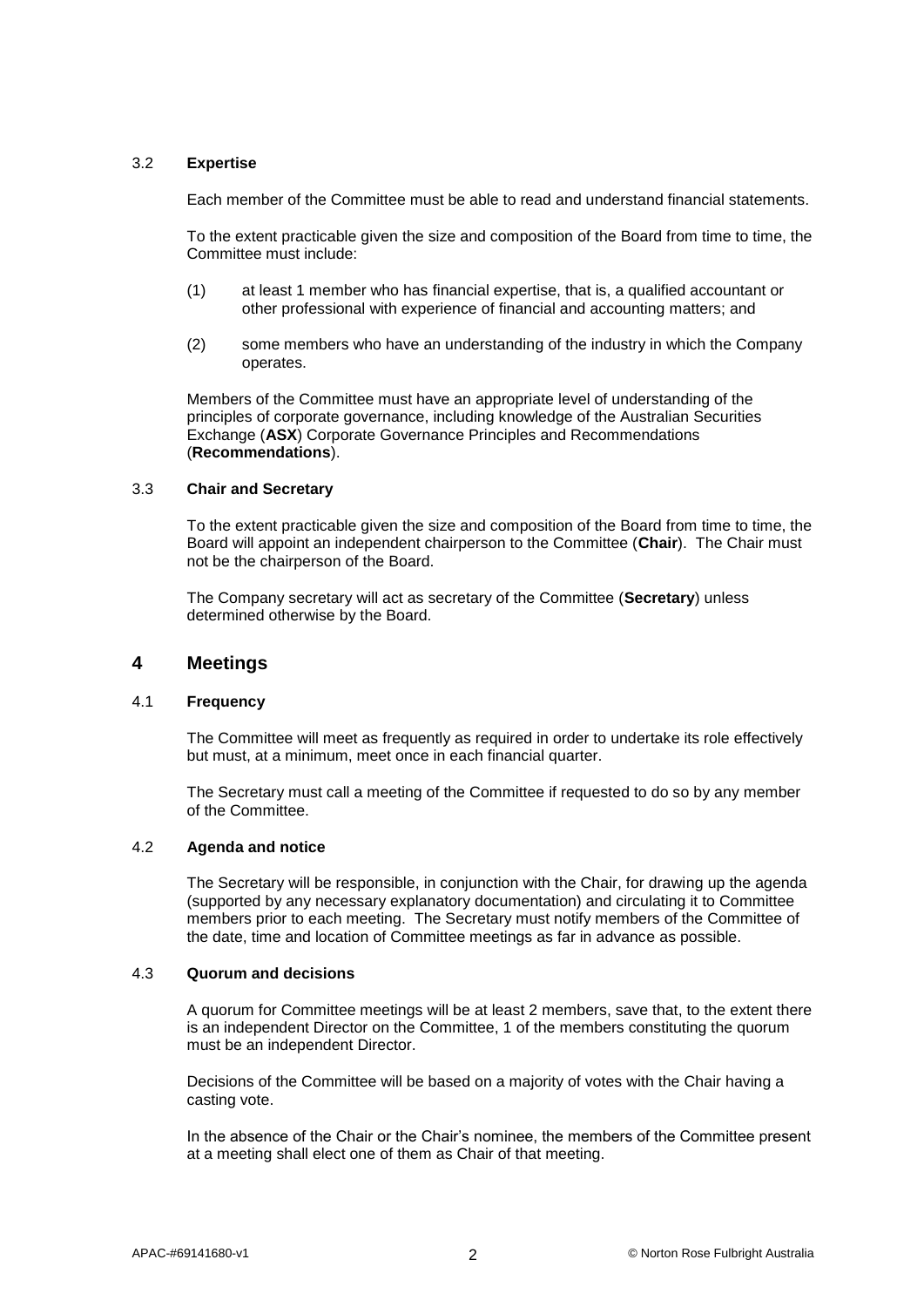#### 4.4 **Separate approvals**

Where deemed appropriate by the Chair, meetings and subsequent approvals and recommendations can be implemented by a circular written resolution or conference call.

#### 4.5 **Minutes**

The Secretary is responsible for taking minutes of each meeting and distributing them to Committee members as soon as practicable after the close of the meeting.

The minutes and other documentation of the Committee (such as circular written resolutions) should ordinarily be included in the papers for the next full Board meeting after each Committee meeting.

## 4.6 **Attendance**

The Committee may invite any person to attend part or all of any meeting of the Committee as it considers appropriate. Voting at Committee meetings is restricted to Committee members. Any member of the Board may attend a meeting of the Committee as an invitee on their request.

The external auditor may be invited to attend any Committee meeting to review the audit plan, discuss audit results and consider the implications of external audit findings.

# **5 Powers**

#### 5.1 **Access**

The Committee has unrestricted access to management, external auditors and all Company records for the purpose of carrying out its responsibilities under this Charter.

The Committee will meet with external auditors, in the absence of management, as often as required, but not less than once a year.

## 5.2 **Investigations**

The Committee has the power to interview management and, without management present, to:

- (1) conduct any investigations;
- (2) seek explanations and additional information;
- (3) engage any independent experts; and
- (4) interview any external auditors.

The Committee has the power to engage any independent experts that it considers necessary or appropriate to help it fulfil its duties. Costs associated with these investigations will be borne by the Company.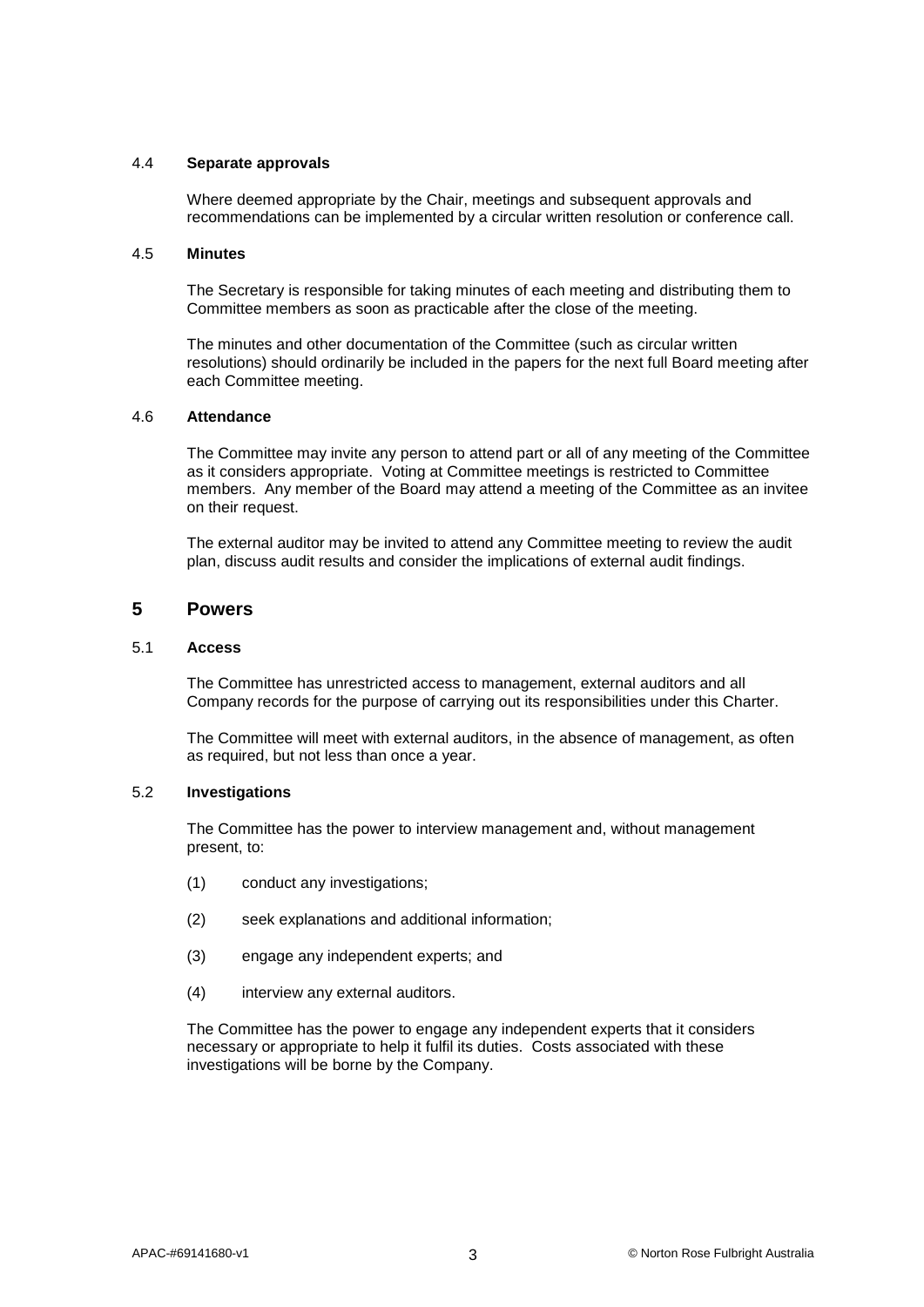## 5.3 **Reliance**

Each member of the Committee is entitled to rely on information, or professional or expert advice, to the extent permitted by law, given or prepared by:

- (1) an employee of the Company or any of its subsidiaries whom the member believes on reasonable grounds to be reliable and competent in relation to the matters concerned;
- (2) a professional adviser or expert in relation to matters that the member believes on reasonable grounds to be within the person's professional or expert competence; or
- (3) another director or officer of the Company or any of its subsidiaries in relation to matters within the director's or officer's authority.

# **6 Responsibilities**

## 6.1 **Risk oversight and management policies**

The Committee is responsible for providing the Board with advice and recommendations regarding the ongoing development of risk oversight and management policies that set out the roles and respective accountabilities of the Board, the Committee and management.

The policies should cover the areas of oversight, risk profile, risk management, compliance and control and assessment of adequacy and effectiveness.

#### 6.2 **Risk management and internal control environment**

The Committee shall consider and use its reasonable endeavours to:

- (1) maintain an up-to-date understanding of areas where the Company is, or may be, exposed to risk and compliance issues and check that management is effectively managing those issues, such as:
	- (a) non-compliance with laws, regulations, standards and best practice guidelines including industrial relation, occupational health and safety, environmental and trade practice laws;
	- (b) business, economic, environmental and social sustainability risks;
	- (c) important judgements and accounting estimates;
	- (d) litigation and claims;
	- (e) fraud, theft or other breakdown of the entity's internal controls; and
	- (f) relevant business risks not dealt with by other Board committees;
- (2) receive reports concerning material and actual incidents within the risk areas above and ensuring that macro risks are reported to the Board at least annually;
- (3) review the adequacy and effectiveness of the Company's policies and procedures which relate to risk management and compliance and reviewing the completeness and accuracy of the Company's principal corporate governance practices as required by ASX Listing Rules;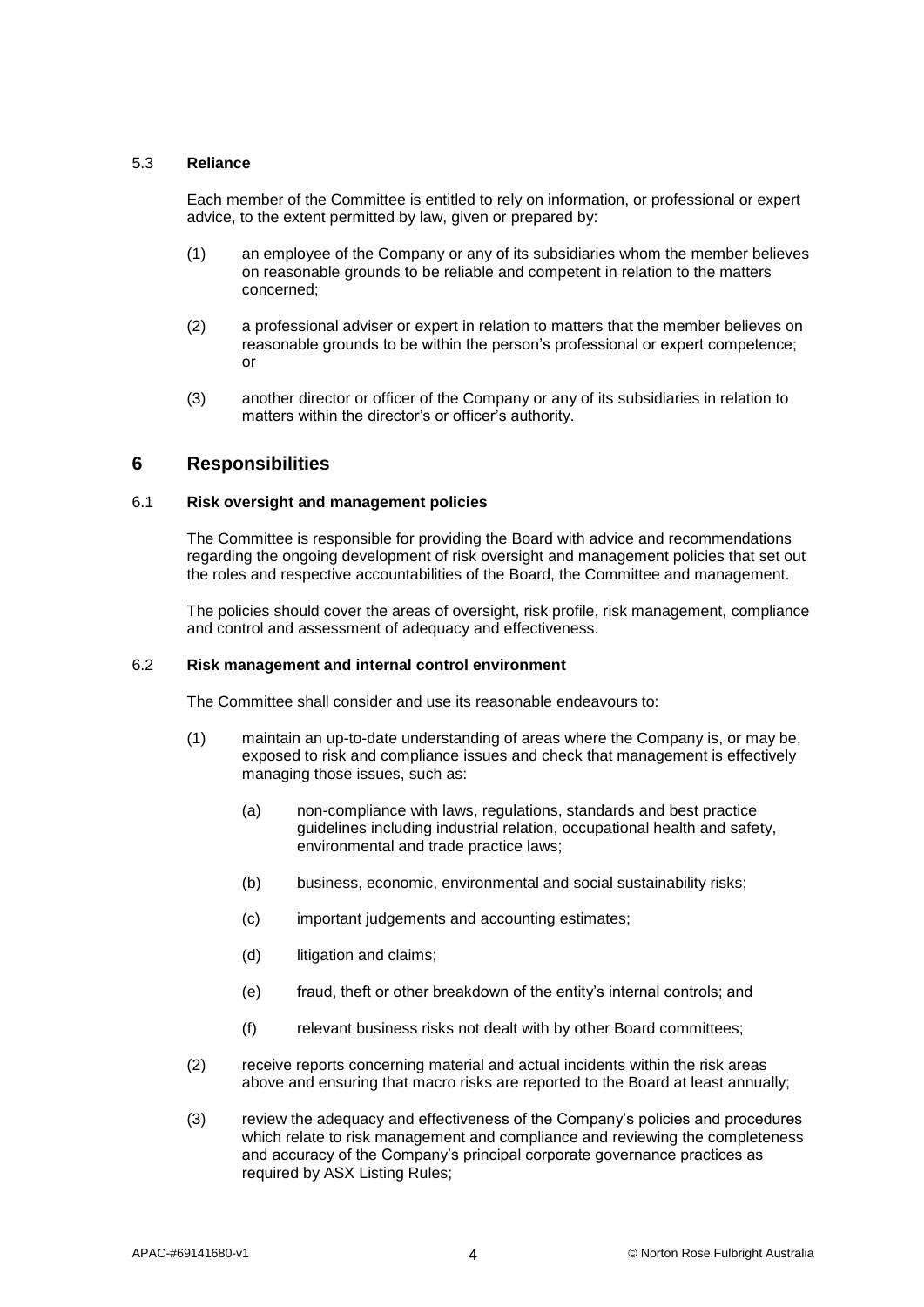- (4) review material documents and reports prepared for lodgement with regulators, assessing their impact on the Company and making recommendations to the Board on their approval or amendment;
- (5) assess the management of non financial information in documents to ensure that conflicts with financial statements and other documents do not occur;
- (6) assess existing controls that management has in place for unusual transactions or transactions with more than an accepted level of risk;
- (7) monitor and make recommendations to the Board on whether a formal internal audit function is needed;
- (8) make recommendations to the Board on whether procedures for whistleblower protection are needed;
- (9) make recommendations to the Board on the appropriate risk and risk management reporting requirements;
- (10) meet periodically with senior key officers of the Company, external auditors and compliance staff to understand the Company's risk management and internal compliance and control system;
- (11) provide advice to the Board on relevant corporate level performance indicators and targets for risk management and compliance activities;
- (12) undertake an annual review of the Company's risk management framework and policy and underlying strategies and procedures to check whether they are sound and their continued application and relevance;
- (13) examine and evaluate the effectiveness of the internal control system with management and external auditors;
- (14) if considered necessary by the Committee, establish a periodic and independent review of the implementation and effectiveness of the risk management policy to provide objective feedback to the Board as to its effectiveness;
- (15) receive and consider reports on risk management and compliance programs and performance against policy and strategic targets;
- (16) review the adequacy of the Company's insurance coverage, having regard to the Company's business and the insurable risks associated with its business; and
- (17) examine any matters referred to it by the Board.

#### 6.3 **External auditors**

The responsibilities of the Committee include:

- (1) providing a link between the external auditors and the Board;
- (2) reviewing and making recommendations on the performance and independence of the external auditors;
- (3) reviewing procedures for the selection and appointment of external auditors;
- (4) reviewing and providing recommendations on the rotation of external audit engagement partners;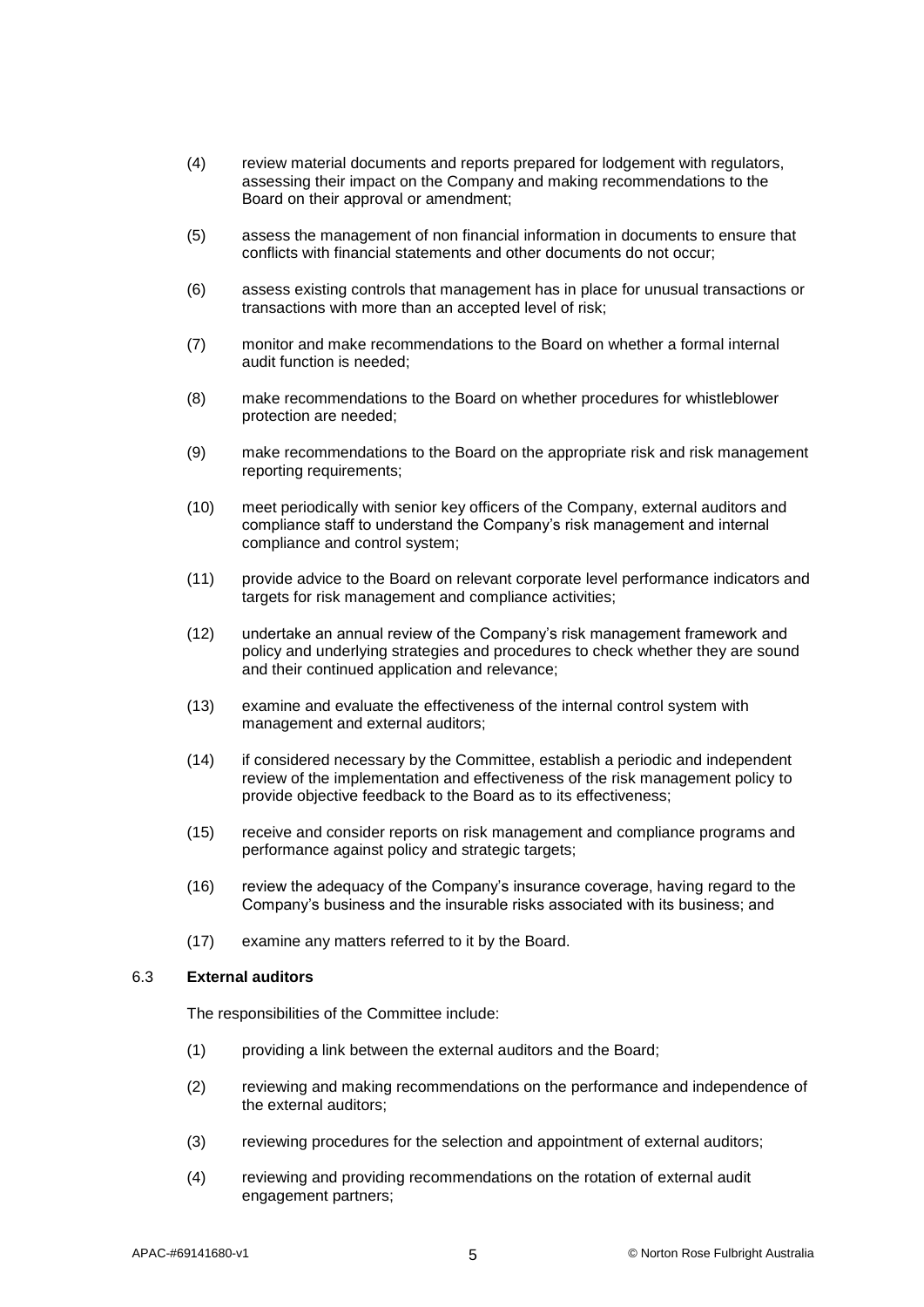- (5) recommending the appointment, remuneration and terms of engagement of the external auditors;
- (6) making recommendations to the Board on the removal of the external auditor;
- (7) agreeing the terms of engagement of the external auditor before the start of each audit;
- (8) reviewing the external auditor's fee and being satisfied that an effective, comprehensive and complete audit can be conducted for the external auditor's set fee;
- (9) reviewing and making recommendations on the scope and adequacy of the external audit, and any additional procedures with the external auditor, for Board approval;
- (10) reviewing all representation letters signed by management and ensuring all information provided is complete and appropriate;
- (11) reviewing and providing oversight of audit reports prepared and issued by the external auditors;
- (12) raising with the external auditor any specific points of divergence with the Company's management;
- (13) monitoring and examining management's response to the external auditor's findings and recommendations;
- (14) using reasonable endeavours to ensure that no management or other restrictions are placed on the external auditors; and
- (15) reviewing and making recommendations on any proposal for the external auditor to provide non-audit services and whether it might compromise the independence of the external auditor.

#### 6.4 **Review of financial reports**

Duties of the Committee include:

- (1) making recommendations to the Board as to whether the Company's financial statements reflect the understanding of the members of the Committee of, and otherwise provide a true and fair view of, the financial position and performance of the Company;
- (2) requiring the CEO and the CFO to make signed and written declarations that, in their opinion (formed on the basis of a sound system of risk management and internal control which is operating effectively):
	- (a) the financial records for the financial year have been properly maintained;
	- (b) the financial statements and notes for the financial year comply with the relevant accounting standards;
	- (c) the financial statements and notes for the financial year give a fair and true view of the financial position and performance of the Company; and
	- (d) any other matters in relation to the financial statements that are materially relevant;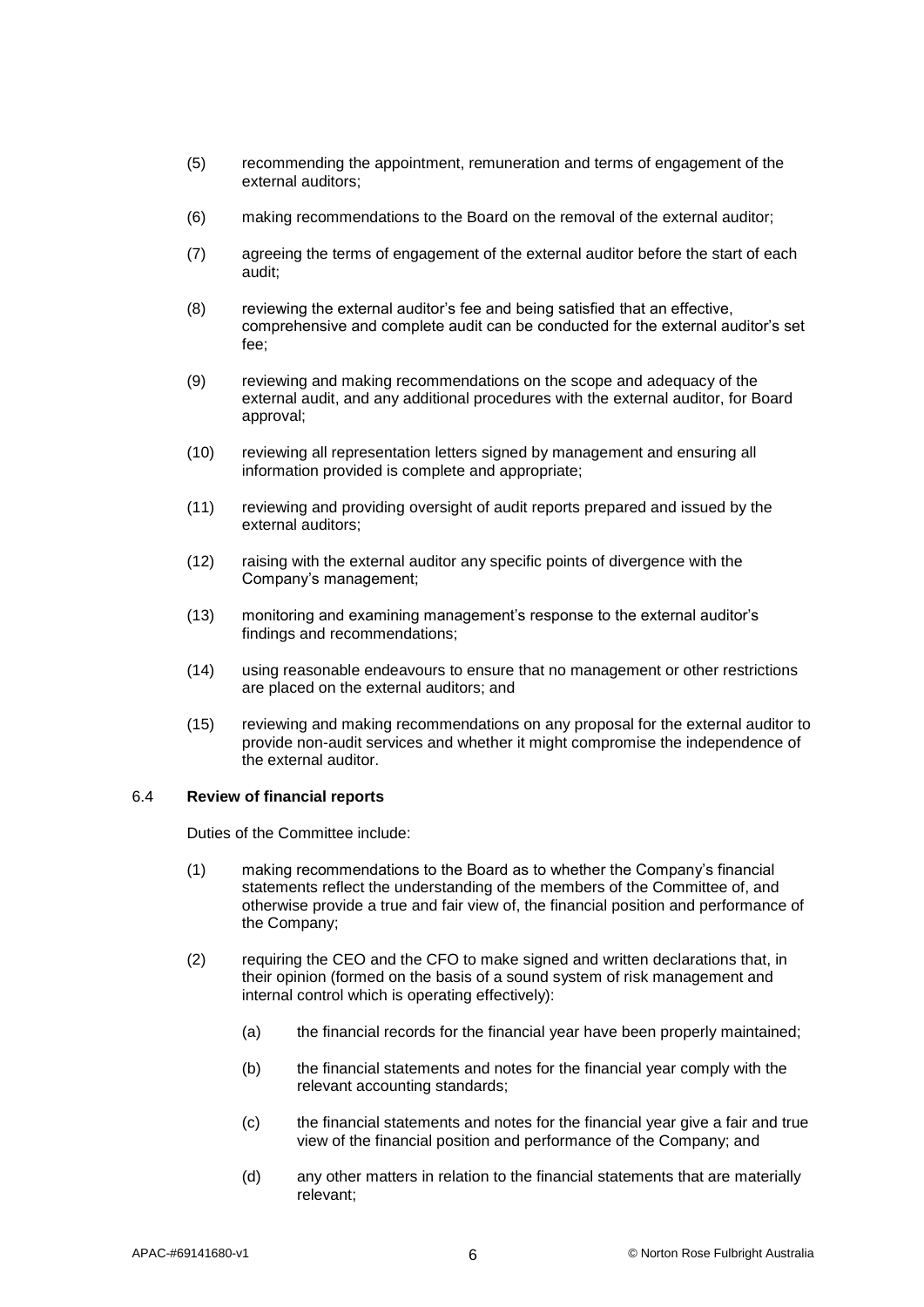- (3) reviewing financial statements for adherence to accounting standards and policies and the requirements of the ASX Listing Rules and the *Corporations Act 2001* (Cth) (including continuous disclosure requirements);
- (4) assessing significant estimates and judgments in financial reports by examining the processes used to derive material estimates and judgments and seeking verification of those estimates from external auditors;
- (5) assessing information from external auditors that affects the quality of financial reports;
- (6) reviewing accounting policies adopted by the Company and any changes made to them;
- (7) reviewing the quarterly, half yearly and annual results of the Company;
- (8) asking the external auditor for an independent judgment about the appropriateness of the accounting policies adopted and the clarity of financial disclosure practices used by the Company;
- (9) reviewing management processes supporting compliance with laws, regulations and other requirements relating to the preparation of accounts and external reporting by the Company of financial and non-financial information;
- (10) discussing any significant matters arising from the audit, management judgments and accounting estimates with management and external auditors if appropriate; and
- (11) reviewing, and where necessary challenging, the actions, choices and judgment of management in relation to all financial reports.

#### 6.5 **Related party transactions**

The Committee is responsible for reviewing and monitoring the propriety of related party transactions.

# **7 Reporting**

## 7.1 **Reporting to the Board**

The Committee must report to the Board, at the first Board meeting subsequent to each Committee meeting, regarding the proceedings of each Committee meeting, the outcomes of the Committee's reviews and recommendations and any other relevant issues. The report must also include, at a minimum, all matters relevant to the Committee's role and responsibilities, including:

- (1) an assessment of whether external reporting is in line with the information and knowledge of the Committee and whether it is adequate for the needs of the Company's shareholders;
- (2) an assessment of the internal management processes which support external reporting;
- (3) procedures for the selection and appointment of the external auditor and for the rotation of external audit engagement partners;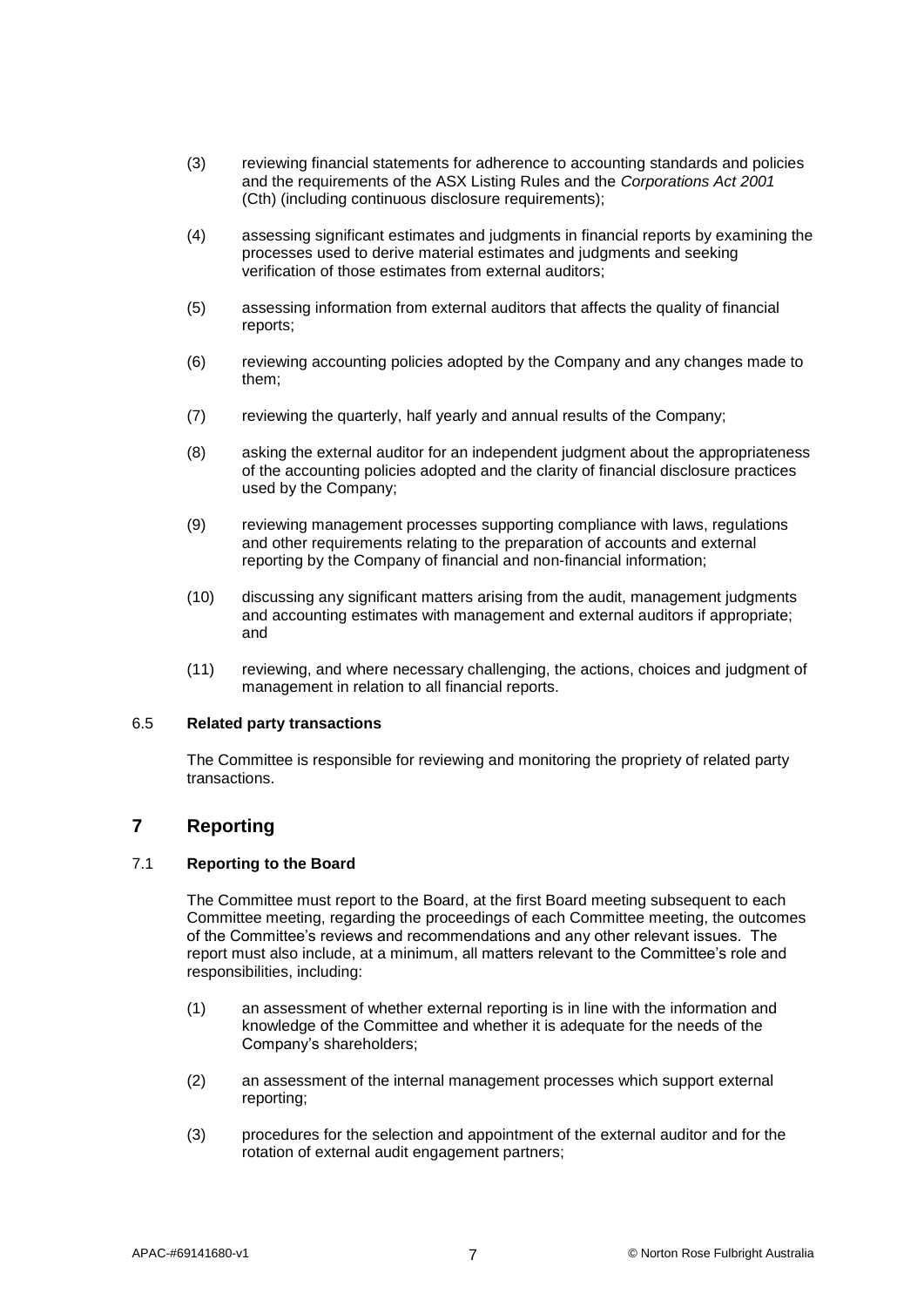- (4) assessment of the performance and independence of the external auditors and, where the external auditors provide non-audit services, whether the independence of the external auditors has been maintained; and
- (5) the results of the Committee's review of risk management and internal compliance and control systems.

## 7.2 **Annual Report**

The Committee must provide the Board with advice and recommendations regarding the appropriate material and disclosures to be included in the Corporate Governance Statement and Operating and Financial Review of the Company's annual report which relate to the Company's audit and risk management policies and practices.

The following information must be included in the Corporate Governance Statement or references to where the information can be found must be included in the Annual Report:

- (1) the names and qualifications of those appointed to the Committee and their attendance at meetings of the Committee;
- (2) the number of meetings of the Committee;
- (3) an explanation of any departures from the Recommendations;
- (4) whether the Board has received a report from management as to the effectiveness of the Company's management of its material business risks; and
- (5) whether the Board has received written assurances from the CEO and the CFO that:
	- (a) the financial reports submitted to the Board present a true and fair view of the Company's financial condition and operational results; and
	- (b) the Company's risk management and internal compliance and control system is operating efficiently and effectively.

The Operating and Financial Review in the Company's Annual Report should include a discussion of environmental and other sustainability risks where those risks could affect the entity's achievement of its financial performance or outcomes disclosed, taking into account the nature and business of the entity and its business strategy (and otherwise comply with ASIC Regulatory Guide 247).

# **8 Committee's performance evaluation**

- 8.1 The Committee will review its performance from time to time and whenever there are major changes to the management of the Company.
- 8.2 The performance evaluation will have regard to the extent to which the Company has met its responsibilities in terms of this Charter.

# **9 Review of the Charter**

9.1 This Charter shall be reviewed annually and revised by the Board as required.